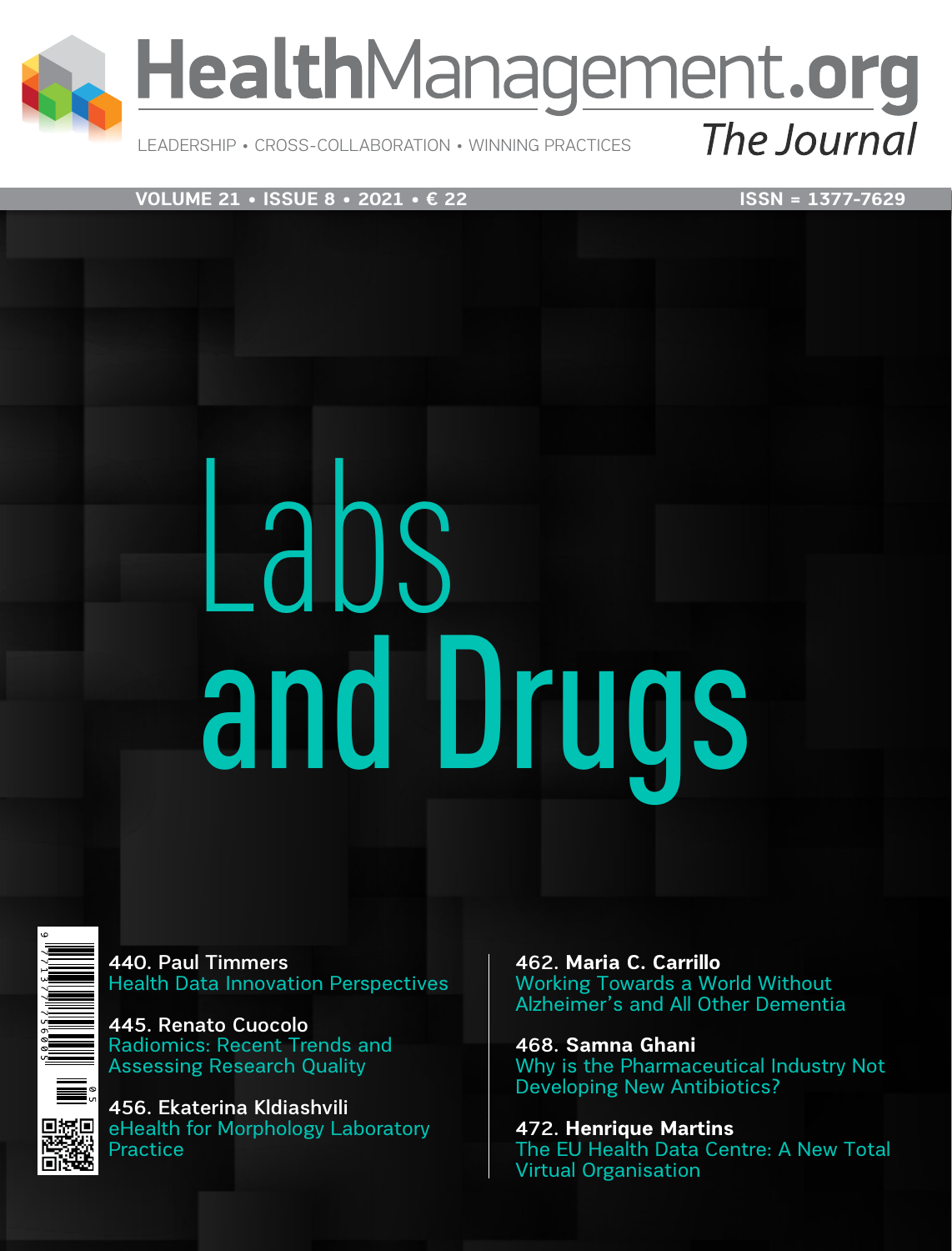### **Why is the Pharmaceutical Industry Not Developing New Antibiotics?**

#### Author: [Samna Ghani](https://healthmanagement.org/viewProfile/72945/Samna_Ghani) I Managing Editor I ICU Management & Practice I Senior Editor I HealthManagement.org I Cyprus

An overview of antibiotic resistance, causative factors, reasons for the lack of research and drug development in this area and potential solutions.



#### Key Points

- Antibiotic resistance is one of the biggest threats to global health.
- The primary culprit of fuelling antibiotic resistance is the misuse and overuse of existing antibiotic drugs.
- Poor infection prevention and control is another key driver of antibiotic resistance.
- There are many low-income countries where antibiotics

are unregulated and available over the counter without a prescription.

- The last original class of antibiotics was discovered in the 1980s, but since then, no new or advanced antimicrobial agents have been introduced by pharmaceutical companies.
- High costs, a long regulatory process and minimal revenues are some reasons why pharmaceutical companies have exited out of this particular area of drug development.

According to the World Health Organization (WHO), antibiotic resistance is one of the biggest threats to global health (WHO 2020). Antibiotic resistance is increasing to dangerously high levels across the globe and is threatening the ability of clinicians to treat common infectious diseases. As this resistance continues to grow, the ability to treat infections such as pneumonia, tuberculosis, food-borne diseases and others is becoming more difficult. Antibiotics are essential drugs for many common medical problems - from organ transplants to food poisoning. Resistant bacteria kill nearly 700,000 people every year. If the problem of antibiotic resistance continues to remain unchecked, the global death toll from this could increase to 10 million a year by 2050 (Jinks 2017).

#### **Why Does Antibiotic Resistance Occur?**

The biggest culprit of fuelling antibiotic resistance is the misuse and overuse of existing antibiotic drugs. According to Public Health England, nearly a fifth of antibiotic prescriptions are unnecessary (Jinks 2017). Moreover, antibiotics are often incorrectly prescribed, which promotes resistant bacteria. According to studies, the choice of antibiotic drug and/or the duration of antibiotic therapy is incorrect in nearly 30 to 50% of cases (CDC 2013; Luyt et al. 2014). In intensive care units, in particular, 30 to 60% of antibiotics prescribed are deemed unnecessary, inappropriate or suboptimal (Luyt et al. 2014). The use of antibiotics is also common in agriculture. 80% of antibiotics sold in the U.S. are used in animals to prevent infection. These antibiotics, once consumed by livestock, are then ingested by humans. This transfer from farm animals to humans through food supply is also a contributor to the development of resistant bacteria (Bartlett et al. 2013).

Epidemiological studies demonstrate a relationship between antibiotic consumption and antibiotic resistance. However, despite repeated warnings, antibiotics continue to be overused and overprescribed worldwide (Ventola 2015). Poor infection prevention and control is another key driver of antibiotic resistance. In addition, there are many low-income countries where antibiotics are unregulated, and people can get them over the counter without a prescription. This makes antibiotics easily accessible and also promotes overuse which, in turn, contributes to the development of resistant bacteria (Ventola 2015).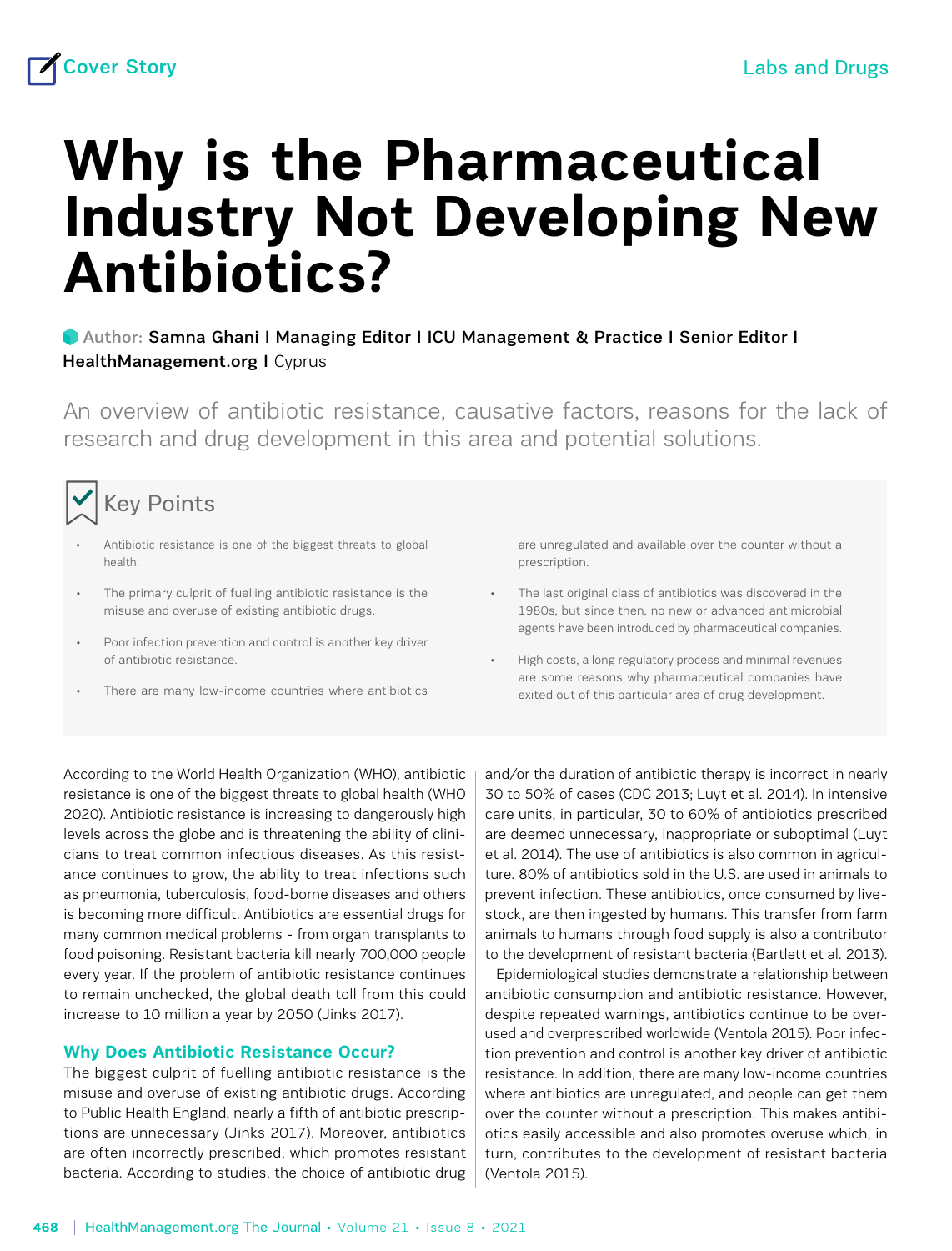

#### **Why the Lag in Antibiotic Drug Development?**

The last original class of antibiotic was discovered in the 1980s, but since then, no new or advanced antimicrobial agents have been introduced by pharmaceutical companies (Plackett 2020). According to a report by the WHO, big pharma has walked away from investment in new antibiotics with the clinical pipeline insufficient to tackle the problem of antibiotic resistance. The report highlights that only small and medium-sized enterprises are making some effort, but most large pharmaceutical companies have exited from this area. Only eight new antibacterial agents have been approved since 2017, and most of them have demonstrated limited clinical benefits (WHO 2019).

One of the biggest reasons the pharma industry is not interested in antibiotic drug development is that it is an extremely costly venture. According to estimates, the cost of developing an antibiotic is around \$1.5 billion (Towse et al. 2017), but the revenue generated from antibiotic sales is around \$46 million per year. For pharma companies, this minute return does not justify the amount of time, money and effort required to develop new antibiotics. Investing in more lucrative areas such as cancer treatments may be more feasible for the industry. Similarly, investing in drugs that target chronic diseases (such as cardiovascular disease, musculoskeletal conditions etc.) is more profitable for pharmaceutical companies because these are typically prescribed for the long-term, whereas a typical course of antibiotic therapy lasts from 7-14 days (Plackett 2020).

#### **Potential Solutions**

As far as the antibiotic drug development process is concerned, the costliest phase for pharmaceutical companies is the preclinical stage. At this stage, there is no guarantee that the molecule will demonstrate the desired efficacy and safety. Nearly 45% of costs are associated with the preclinical phase, and if the drug being developed does not pan out, it is a loss for the industry. This may be one reason why the industry is not enthusiastic about antibiotic development. If the development costs could be reduced, the motivation for more research and development in this area is likely to increase. Some researchers recommend the use of more sophisticated approaches in the early stage of drug development, which would also involve the use of big data analysis and artificial intelligence (AI) to predict which molecules are likely to have the desired antibiotic properties to make it through the final stages of efficacy, safety and approval (Stokes et al. 2020).